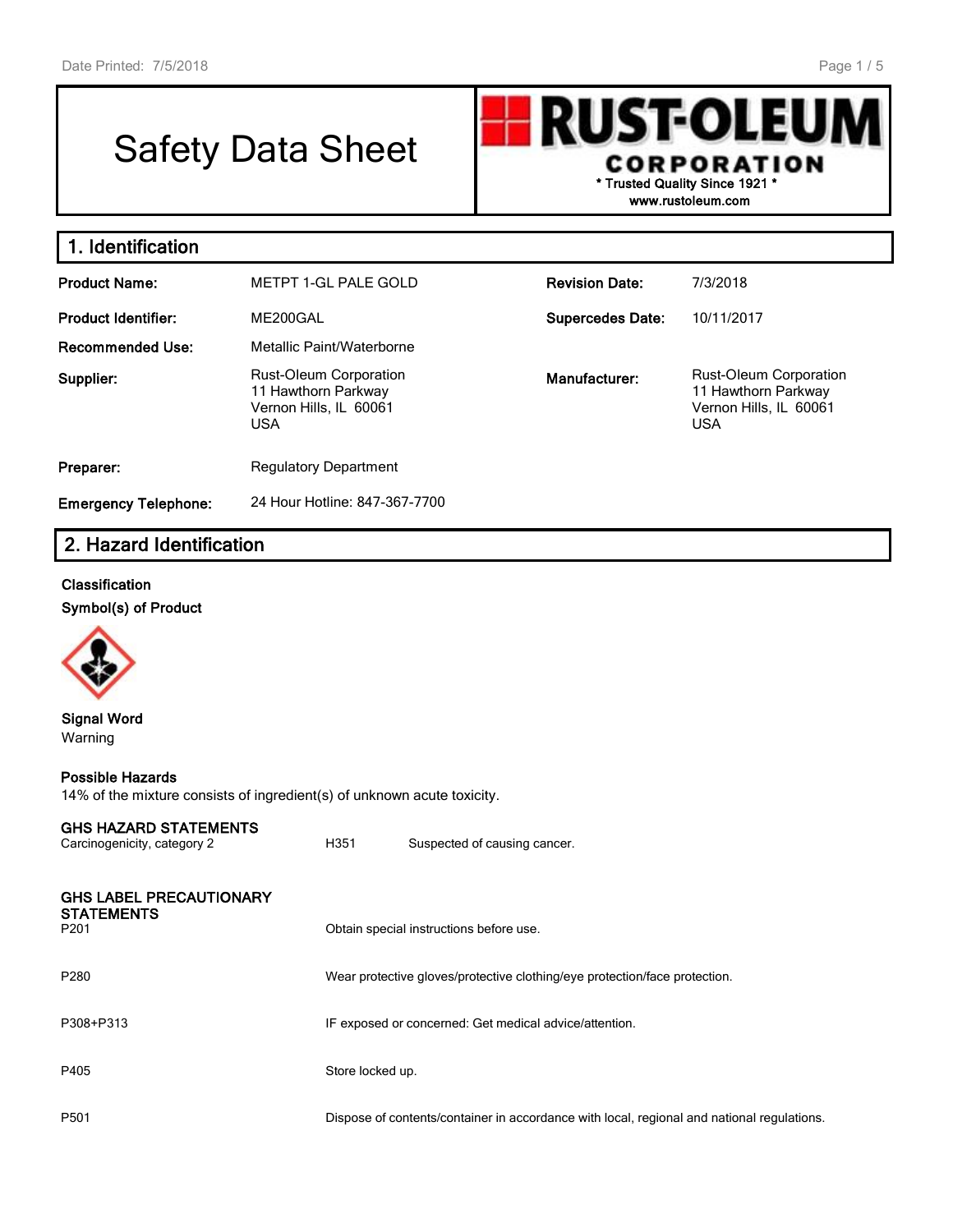# **3. Composition / Information On Ingredients**

#### **HAZARDOUS SUBSTANCES**

| <b>Chemical Name</b>                                        | CAS-No.    | <b>Wt.%</b><br>Range | <b>GHS Symbols</b>    | <b>GHS Statements</b>         |
|-------------------------------------------------------------|------------|----------------------|-----------------------|-------------------------------|
| Mica                                                        | 12001-26-2 | $10 - 25$            | Not Available         | Not Available                 |
| Titanium Dioxide                                            | 13463-67-7 | $2.5 - 10$           | Not Available         | Not Available                 |
| Nanoscale Titanium Dioxide                                  | 1317-80-2  | $0.1 - 1.0$          | Not Available         | Not Available                 |
| Vinyl Acetate                                               | 108-05-4   | $0.1 - 1.0$          | GHS02-GHS07-<br>GHS08 | H <sub>225</sub> -332-335-351 |
| Distillates (Petroleum) Solvent-Dewaxed Heavy<br>Paraffinic | 64742-65-0 | $0.1 - 1.0$          | Not Available         | Not Available                 |

# **4. First-Aid Measures**

**FIRST AID - EYE CONTACT:** Immediately flush eyes with plenty of water for at least 15 minutes holding eyelids open. Get medical attention. Do NOT allow rubbing of eyes or keeping eyes closed.

**FIRST AID - SKIN CONTACT:** Wash skin with soap and water. Remove contaminated clothing. Get medical attention if irritation develops or persists.

**FIRST AID - INHALATION:** Remove to fresh air. If not breathing, give artificial respiration. If breathing is difficult, give oxygen. Get immediate medical attention. Do NOT use mouth-to-mouth resuscitation. If you experience difficulty in breathing, leave the area to obtain fresh air. If continued difficulty is experienced, get medical assistance immediately.

**FIRST AID - INGESTION:** Swallowing less than an ounce will not cause significant harm. For larger amounts, do not induce vomiting, but give one or two glasses of water to drink and get medical attention. If swallowed, rinse mouth with water. If feeling unwell, get medical attention.

# **5. Fire-Fighting Measures**

**EXTINGUISHING MEDIA:** Alcohol Film Forming Foam, Carbon Dioxide, Dry Chemical, Dry Sand, Water Fog

**UNUSUAL FIRE AND EXPLOSION HAZARDS:** No unusual fire or explosion hazards noted. Keep containers tightly closed. FLASH POINT IS TESTED TO BE GREATER THAN 200 DEGREES F.

**SPECIAL FIREFIGHTING PROCEDURES:** Water may be used to cool closed containers to prevent buildup of steam. If water is used, fog nozzles are preferred.

**Special Fire and Explosion Hazard (Combustible Dust):** No Information

## **6. Accidental Release Measures**

**STEPS TO BE TAKEN IF MATERIAL IS RELEASED OR SPILLED:** If spilled, contain spilled material and remove with inert absorbent. Dispose of contaminated absorbent, container, and unused contents in accordance with local, state, and federal regulations. Do not incinerate closed containers

# **7. Handling and Storage**

**HANDLING:** Wash thoroughly after handling. Wash hands before eating. Remove contaminated clothing and launder before reuse. Use only with adequate ventilation. Follow all SDS and label precautions even after container is emptied because it may retain product residues. Avoid breathing fumes, vapors, or mist. Avoid contact with eyes, skin and clothing.

**STORAGE:** Store in a dry, well ventilated place. Keep container tightly closed when not in use.

#### **Advice on Safe Handling of Combustible Dust:** No Information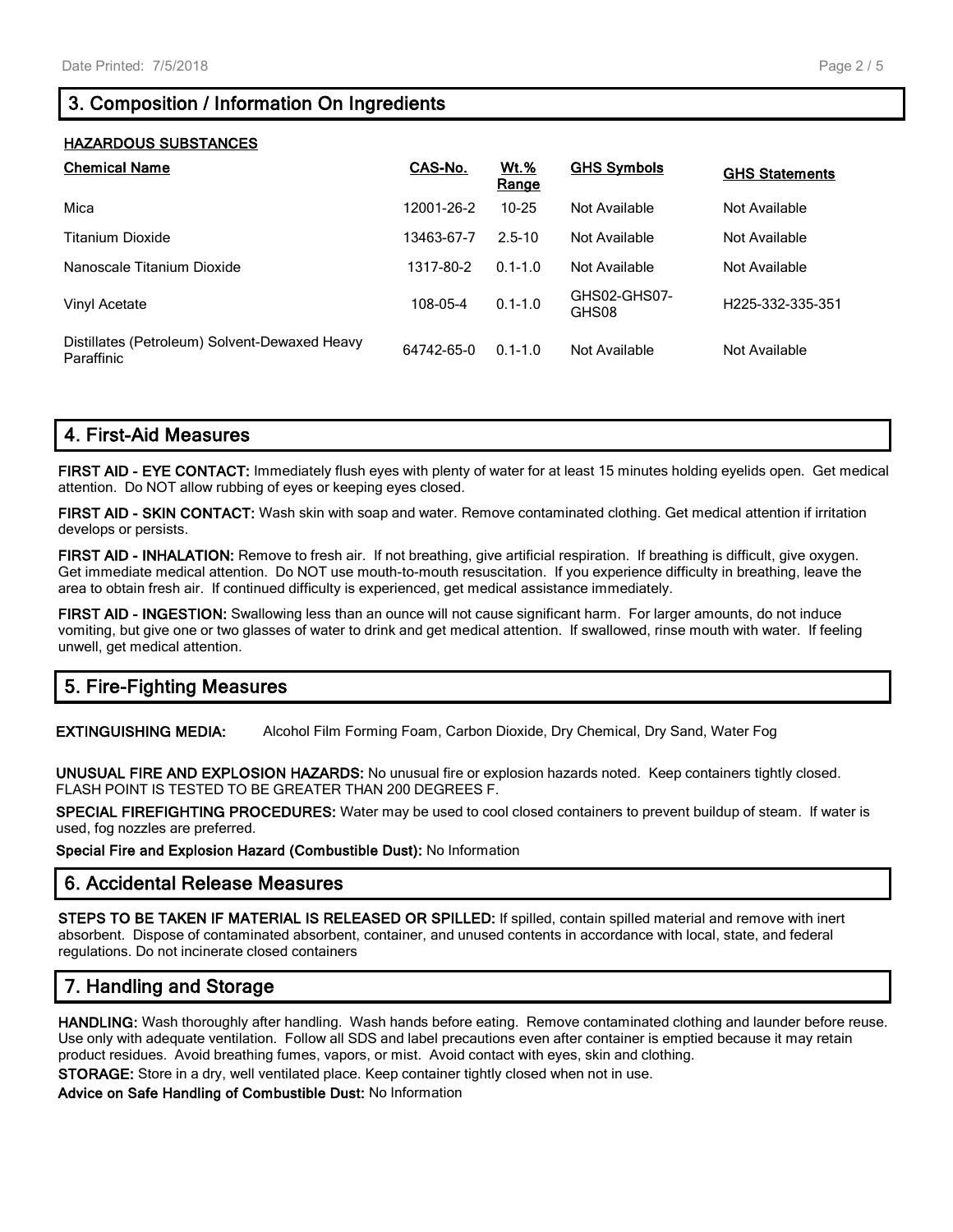#### Page 3 / 5

# **8. Exposure Controls / Personal Protection**

| Chemical Name                                                | CAS-No.    | Weight %<br><b>Less Than</b> | <b>ACGIH TLV-</b><br><b>TWA</b> | <b>ACGIH TLV-</b><br><b>STEL</b> | <b>OSHA PEL-TWA</b> | <b>OSHA PEL-</b><br><b>CEILING</b> |
|--------------------------------------------------------------|------------|------------------------------|---------------------------------|----------------------------------|---------------------|------------------------------------|
| Mica                                                         | 12001-26-2 | 15.0                         | $3 \text{ mg/m}$                | N.E.                             | N.E.                | N.E.                               |
| <b>Titanium Dioxide</b>                                      | 13463-67-7 | 5.0                          | 10 $mq/m3$                      | N.E.                             | $15 \text{ mg/m}$   | N.E.                               |
| Nanoscale Titanium Dioxide                                   | 1317-80-2  | 1.0                          | N.E.                            | N.E.                             | N.E.                | N.E.                               |
| Vinyl Acetate                                                | 108-05-4   | 1.0                          | $10$ ppm                        | 15 ppm                           | N.E.                | N.E.                               |
| Distillates (Petroleum) Solvent-<br>Dewaxed Heavy Paraffinic | 64742-65-0 | 1.0                          | N.E.                            | N.E.                             | N.E.                | N.E.                               |

#### **PERSONAL PROTECTION**

**ENGINEERING CONTROLS:** Use process enclosures, local exhaust ventilation, or other engineering controls to control airborne levels below recommended exposure limits. Prevent build-up of vapors by opening all doors and windows to achieve crossventilation.

**RESPIRATORY PROTECTION:** A respiratory protection program that meets OSHA 1910.134 and ANSI Z88.2 requirements must be followed whenever workplace conditions warrant a respirator's use.

**SKIN PROTECTION:** Use gloves to prevent prolonged skin contact. Nitrile or Neoprene gloves may afford adequate skin protection.

**EYE PROTECTION:** Use safety eyewear designed to protect against splash of liquids.

**OTHER PROTECTIVE EQUIPMENT:** Refer to safety supervisor or industrial hygienist for further guidance regarding types of personal protective equipment and their applications.

**HYGIENIC PRACTICES:** Wash thoroughly with soap and water before eating, drinking or smoking. Remove contaminated clothing immediately and launder before reuse.

**Engineering Measures for Combustible Dust:** No Information

| 9. Physical and Chemical Properties |                             |                                  |              |  |  |  |
|-------------------------------------|-----------------------------|----------------------------------|--------------|--|--|--|
| Appearance:                         | Liguid                      | <b>Physical State:</b>           | Liquid       |  |  |  |
| Odor:                               | Mild                        | <b>Odor Threshold:</b>           | N.E.         |  |  |  |
| <b>Relative Density:</b>            | 1.170                       | pH:                              | N.A.         |  |  |  |
| Freeze Point, °C:                   | N.D.                        | <b>Viscosity:</b>                | N.D.         |  |  |  |
| <b>Solubility in Water:</b>         | Miscible                    | <b>Partition Coefficient, n-</b> |              |  |  |  |
| Decompostion Temp., °C:             | N.D.                        | octanol/water:                   | N.D.         |  |  |  |
| Boiling Range, °C:                  | 100 - 5,537                 | Explosive Limits, vol%:          | $2.6 - 12.6$ |  |  |  |
| <b>Flammability:</b>                | Does not Support Combustion | Flash Point, °C:                 | 99           |  |  |  |
| <b>Evaporation Rate:</b>            | Slower than Ether           | Auto-ignition Temp., °C:         | N.D.         |  |  |  |
| <b>Vapor Density:</b>               | Heavier than Air            | <b>Vapor Pressure:</b>           | N.D.         |  |  |  |

(See "Other information" Section for abbreviation legend)

## **10. Stability and Reactivity**

#### **CONDITIONS TO AVOID:** No Information

**INCOMPATIBILITY:** Incompatible with strong oxidizing agents, strong acids and strong alkalies.

**HAZARDOUS DECOMPOSITION:** When heated to decomposition, it emits acrid smoke and irritating fumes.

**HAZARDOUS POLYMERIZATION:** Will not occur under normal conditions.

**STABILITY:** This product is stable under normal storage conditions.

## **11. Toxicological Information**

**EFFECTS OF OVEREXPOSURE - EYE CONTACT:** Irritating, and may injure eye tissue if not removed promptly.

**EFFECTS OF OVEREXPOSURE - SKIN CONTACT:** Low hazard for usual industrial handling or commercial handling by trained personnel.

**EFFECTS OF OVEREXPOSURE - INHALATION:** High gas, vapor, mist or dust concentrations may be harmful if inhaled. Avoid breathing fumes, spray, vapors, or mist.

**EFFECTS OF OVEREXPOSURE - INGESTION:** Substance may be harmful if swallowed.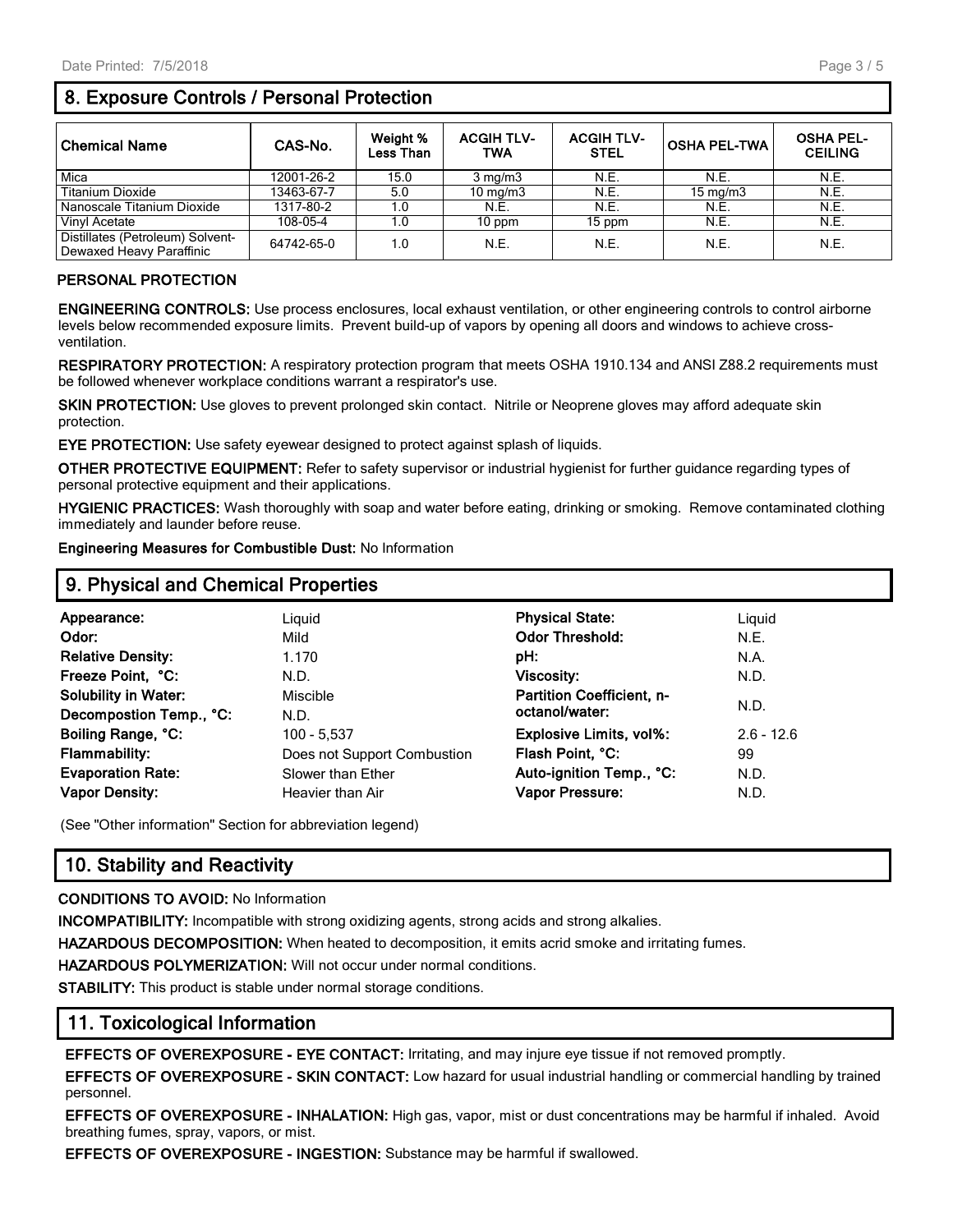#### Date Printed: 7/5/2018

**EFFECTS OF OVEREXPOSURE - CHRONIC HAZARDS:** Contains Titanium Dioxide. Titanium Dioxide is listed as a Group 2B-"Possibly carcinogenic to humans" by IARC. No significant exposure to Titanium Dioxide is thought to occur during the use of products in which Titanium Dioxide is bound to other materials, such as in paints during brush application or drying. Risk of overexposure depends on duration and level of exposure to dust from repeated sanding of surfaces or spray mist and the actual concentration of Titanium Dioxide in the formula. (Ref: IARC Monograph, Vol. 93, 2010)Contains residual amounts of vinyl acetate. IARC list vinyl acetate as a possible human carcinogen (Group 2B). This means there is inadequate evidence of carcinogenicity of vinyl acetate in humans and limited evidence of vinyl acetate in experimental animals. Risk of cancer depends on duration and exposure and actual concentration of vinyl acetate in the formula.

**PRIMARY ROUTE(S) OF ENTRY:** Eye Contact, Ingestion, Inhalation, Skin Absorption, Skin Contact

#### **ACUTE TOXICITY VALUES The acute effects of this product have not been tested. Data on individual components are tabulated below:**

| CAS-No.    | <b>Chemical Name</b>                                        | Oral LD50        | Dermal LD50        | Vapor LC50        |
|------------|-------------------------------------------------------------|------------------|--------------------|-------------------|
| 13463-67-7 | Titanium Dioxide                                            | >10000 mg/kg Rat | 2500 mg/kg         | N.E.              |
| 108-05-4   | Vinvl Acetate                                               | 2900 mg/kg Rat   | 2335 mg/kg Rabbit  | N.E.              |
| 64742-65-0 | Distillates (Petroleum) Solvent-Dewaxed<br>Heavy Paraffinic | >15000 mg/kg Rat | >5000 mg/kg Rabbit | $21 \text{ mg/L}$ |

N.E. - Not Established

# **12. Ecological Information**

**ECOLOGICAL INFORMATION:** Product is a mixture of listed components.

## **13. Disposal Information**

**DISPOSAL INFORMATION:** Dispose of material in accordance to local, state, and federal regulations and ordinances. Do not allow to enter waterways, wastewater, soil, storm drains or sewer systems.

## **14. Transport Information**

|                              | Domestic (USDOT) | <b>International (IMDG)</b> | Air (IATA)    | <b>TDG (Canada)</b> |
|------------------------------|------------------|-----------------------------|---------------|---------------------|
| <b>UN Number:</b>            | N.A.             | N.A.                        | N.A.          | N.A.                |
| <b>Proper Shipping Name:</b> | Not Regulated    | Not Regulated               | Not Regulated | Not Regulated       |
| <b>Hazard Class:</b>         | N.A.             | N.A.                        | N.A.          | N.A.                |
| <b>Packing Group:</b>        | N.A.             | N.A.                        | N.A.          | N.A.                |
| <b>Limited Quantity:</b>     | No.              | No.                         | No.           | No.                 |

## **15. Regulatory Information**

## **U.S. Federal Regulations:**

#### **CERCLA - SARA Hazard Category**

This product has been reviewed according to the EPA 'Hazard Categories' promulgated under Sections 311 and 312 of the Superfund Amendment and Reauthorization Act of 1986 (SARA Title III) and is considered, under applicable definitions, to meet the following categories:

**Carcinogenicity** 

#### **Sara Section 313:**

This product contains the following substances subject to the reporting requirements of Section 313 of Title III of the Superfund Amendment and Reauthorization Act of 1986 and 40 CFR part 372:

**Chemical Name CAS-No.**

Vinyl Acetate 108-05-4